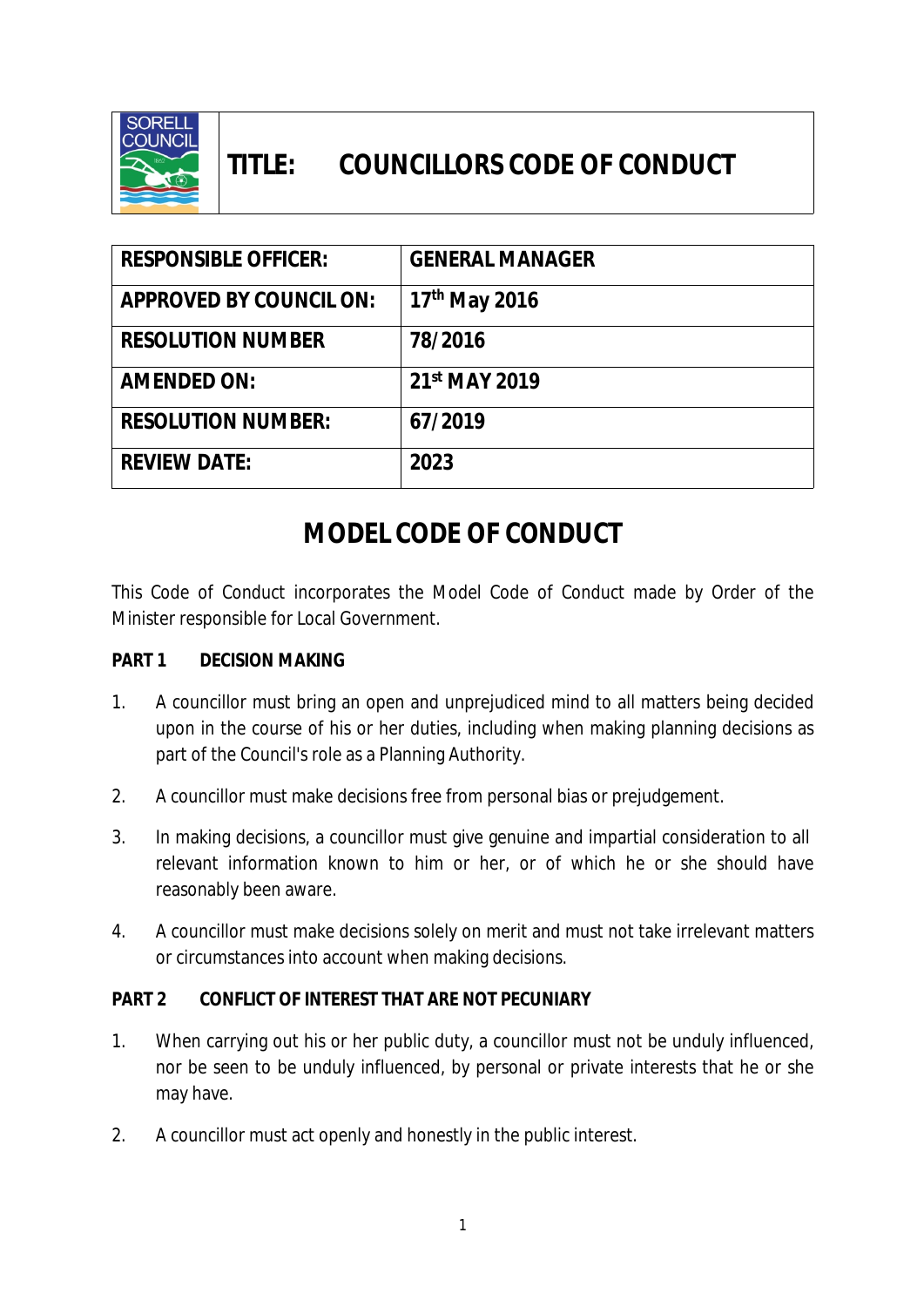- 3. A councillor must uphold the principles of transparency and honesty and declare actual, potential or perceived conflicts of interest at any meeting of the Council and at any workshop or any meeting of a body to which the councillor is appointed or nominated by the Council.
- 4. A councillor must act in good faith and exercise reasonable judgement to determine whether he or she has an actual, potential or perceived conflict of interest.
- 5. A councillor must avoid, and remove himself or herself from, positions of conflict of interest as far as reasonably possible.
- 6. A councillor who has an actual, potential or perceived conflict of interest in a matter before the Council must –
	- (a) declare the conflict of interest and the nature of the interest before discussion on the matter begins; and
	- (b) act in good faith and exercise reasonable judgement to determine whether a reasonable person would consider that the conflict of interest requires the councillor to remove himself or herself physically from any Council discussion and remaining out of the room until the matter is decided by the Council.
- 7. This Part does not apply in relation to a pecuniary interest.

## **PART 3 USE OF OFFICE**

- 1. The actions of a councillor must not bring the Council or the office of councillor into disrepute.
- 2. A councillor must not take advantage, or seek to take advantage, of his or her office or status to improperly influence others in order to gain an undue, improper, unauthorised or unfair benefit or detriment for himself or herself or any other person or body.
- 3. In his or her personal dealings with the Council (for example as a ratepayer, recipient of a Council service or planning applicant), a councillor must not expect nor request, expressly or implicitly, preferential treatment for himself or herself or any other person or body.

#### **PART 4 USE OF RESOURCES**

- 1. A councillor must use Council resources appropriately in the course of his or her public duties.
- 2. A councillor must not use Council resources for private purposes except as provided by Council policies and procedures.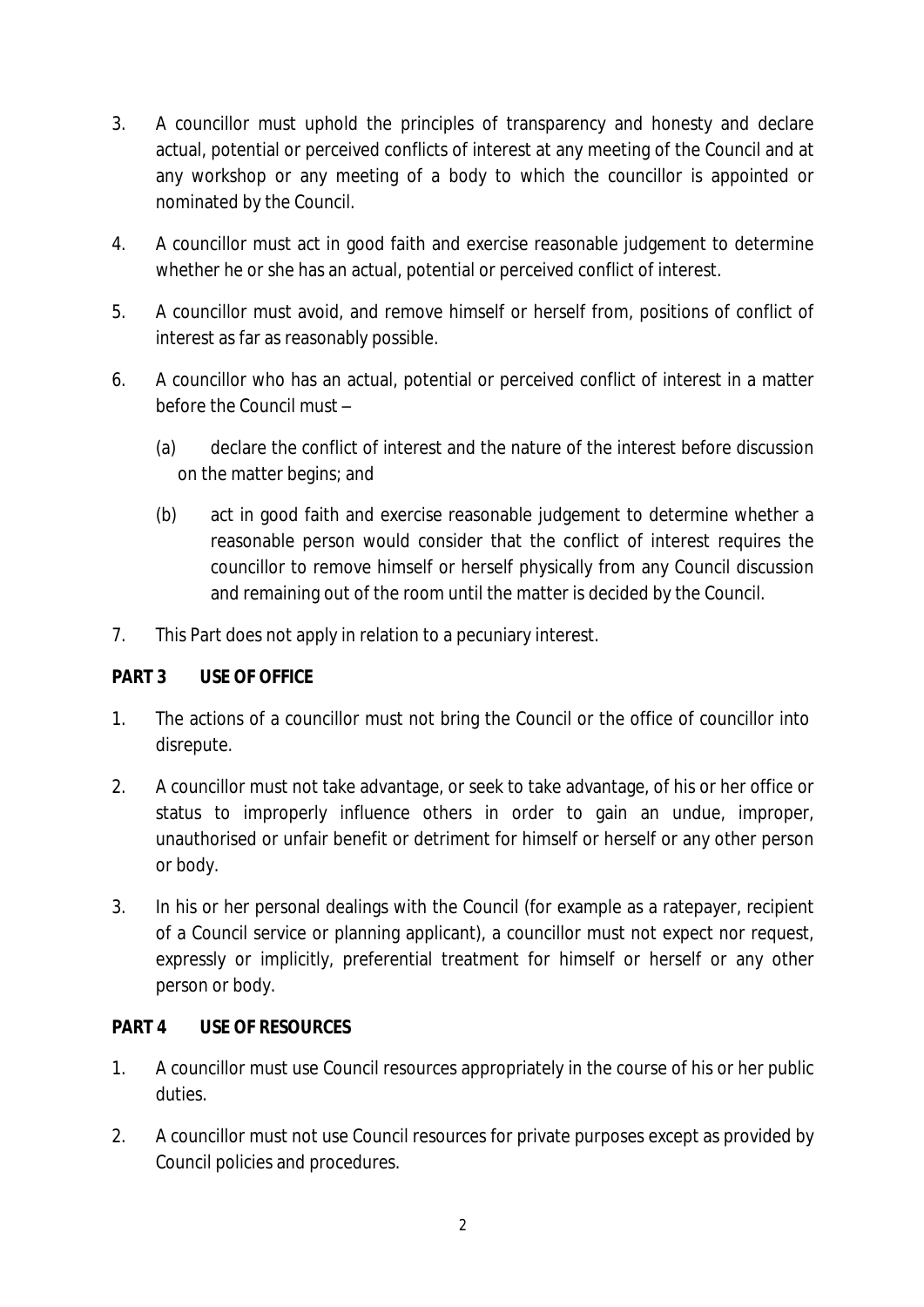3. A councillor must not allow the misuse of Council resources by any other person or body.

## **PART 5 USE OF INFORMATION**

- 1. A councillor must only access or use Council information needed to perform his or her role and not for personal reasons or non-official purposes.
- 2. A councillor must only release Council information in accordance with established Council policies and procedures and in compliance with relevant legislation.

# **PART 6 GIFTS AND BENEFITS**

- 1. A councillor may accept an offer of a gift or benefit if it directly relates to the carrying out of the councillor's public duties and is appropriate in the circumstances and is not in contravention of any relevant legislation
- 2. A councillor must avoid situations in which a reasonable person would consider that any person or body, through the provisions of gifts or benefits of any kind, is securing (or attempting to secure) influence or a favour from the councillor or the Council.

# **PART 7 RELATIONSHIPS WITH COMMUNITY, COUNCILLORS AND COUNCIL EMPLOYEES**

- 1. A councillor
	- (a) must treat all persons fairly and;
	- (b) must not cause any reasonable person offence or embarrassment; and
	- (c) must not bully or harass any person.
- 2. A councillor must listen to, and respect, the views of other councillors in Council and committee meetings and any other proceedings of the Council, and endeavour to ensure that issues, not personalities, are the focus of debate.
- 3. A councillor must not contact or issue instructions to any of the Council's contractors or tenderers, without appropriate authorisation.
- 4. A councillor must not contact an employee of the Council in relation to Council matters unless authorised by the General Manager of the Council.

## **PART 8 REPRESENTATION**

- 1. When giving information to the community, a councillor must accurately represent the policies and decisions of the Council.
- 2. A councillor must not knowingly misrepresent information that he or she has obtained in the course of his or her duties.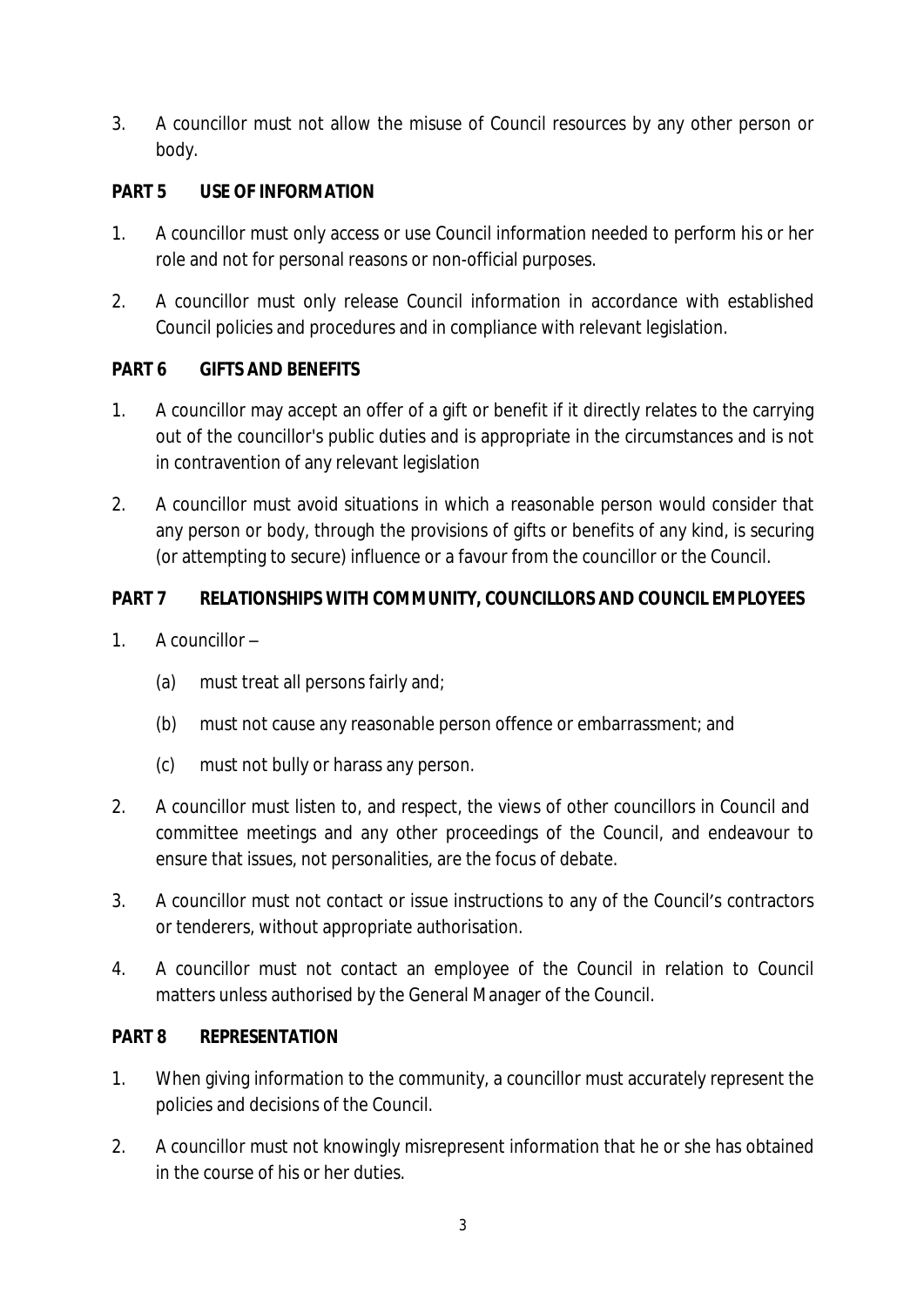- 3. A councillor must not speak on behalf of the Council unless specifically authorised or delegated by the Mayor or Lord Mayor.
- 4. A councillor must clearly indicate when he or she is putting forward his or her personal views.
- 5. A councillor's personal views must not be expressed publicly in such a way as to undermine the decisions of the Council or bring the Council into disrepute.
- 6. A councillor must show respect when expressing personal views publicly.
- 7. The personal conduct of a councillor must not reflect, or have the potential to reflect, adversely on the reputation of the Council.
- 8. When representing the Council on external bodies, a councillor must strive to understand the basis of the appointment and be aware of the ethical and legal responsibilities attached to such an appointment.

## **PART 9 VARIATION OF CODE OF CONDUCT**

1. Any variation of this model code of conduct is to be in accordance with section 28T of the Act.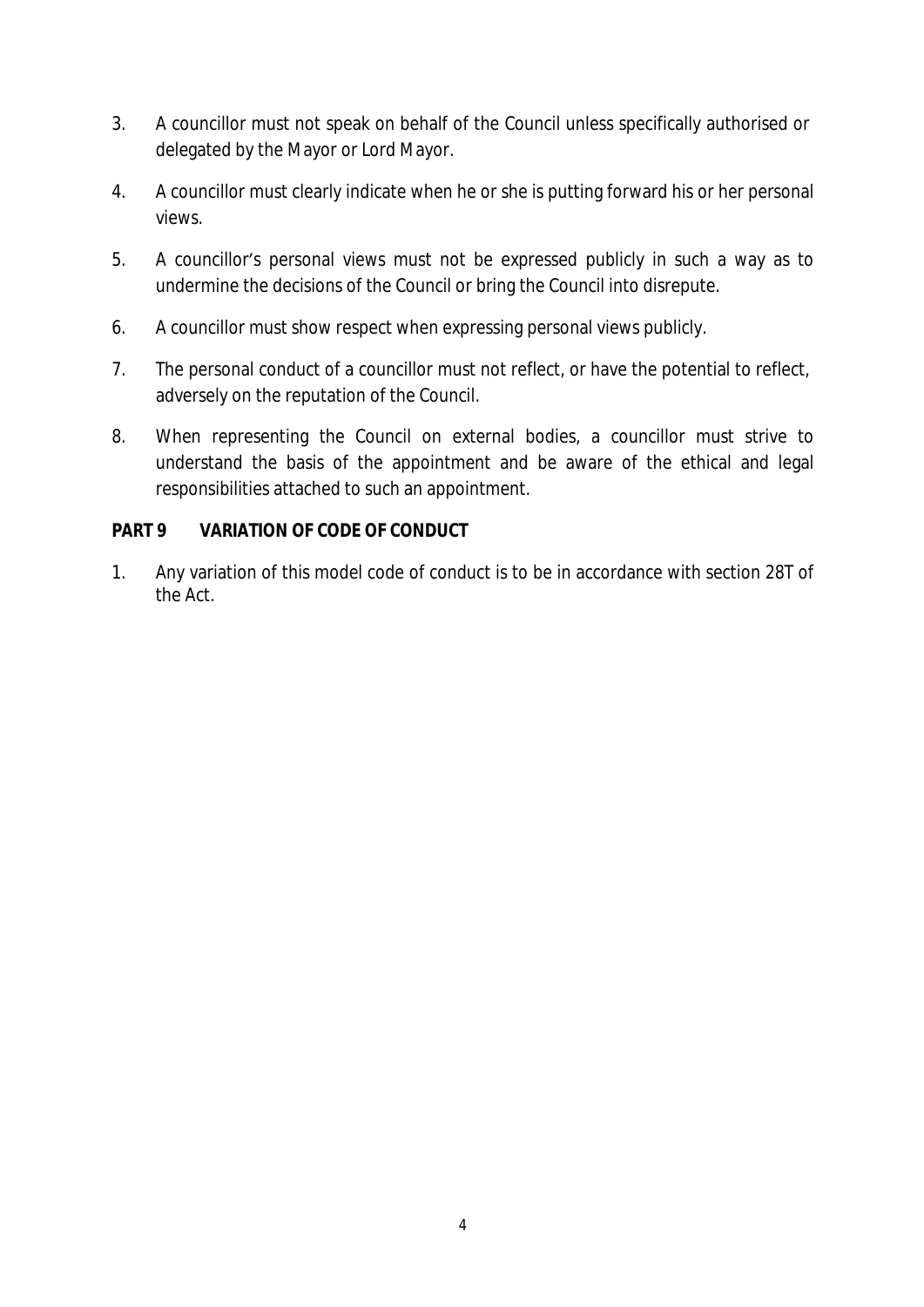# **SCHEDULE 1 ADDITIONAL INFORMATION TO SUPPORT THE** *MODEL CODE OF CONDUCT*

# **1. INTRODUCTION**

# **PURPOSE OF CODE OF CONDUCT**

This Code of Conduct sets out the standards of behaviour expected of the councillors of the Sorell Council, with respect to all aspects of their role.

As leaders in the community, councillors acknowledge the importance of high standards of behaviour in maintaining good governance. Good governance supports each councillor's primary goal of acting in the best interests of the community.

Councillors therefore agree to conduct themselves in accordance with the standards of behaviour set out in the Code of Conduct.

This Code of Conduct incorporates the Model Code of Conduct made by Order of the Minister responsible for local government.

Application of Code of Conduct

This Code of Conduct applies to a councillor whenever he or she:

- conducts council business, whether at or outside a meeting;
- conducts the business of his or her office (which may be that of Mayor, Deputy Mayor or Councillor); or
- acts as a representative of the Council.

A complaint of failure to comply with the provisions of the Code of Conduct may be made where the councillor fails to meet the standard of conduct specified in the Model Code of Conduct.

Standards of conduct prescribed under the Model Code of Conduct.

The model code of conduct provides for the following eight standards of conduct:

1. DECISION MAKING

A councillor is to bring an open and unprejudiced mind to all matters being considered in the course of his or her duties, so that decisions are made in the best interests of the community.

2. CONFLICT OF INTEREST

A councillor effectively manages conflict of interest by ensuring that personal or private interests do not influence, and are not seen to influence, the performance of his or her role and acting in the public interest.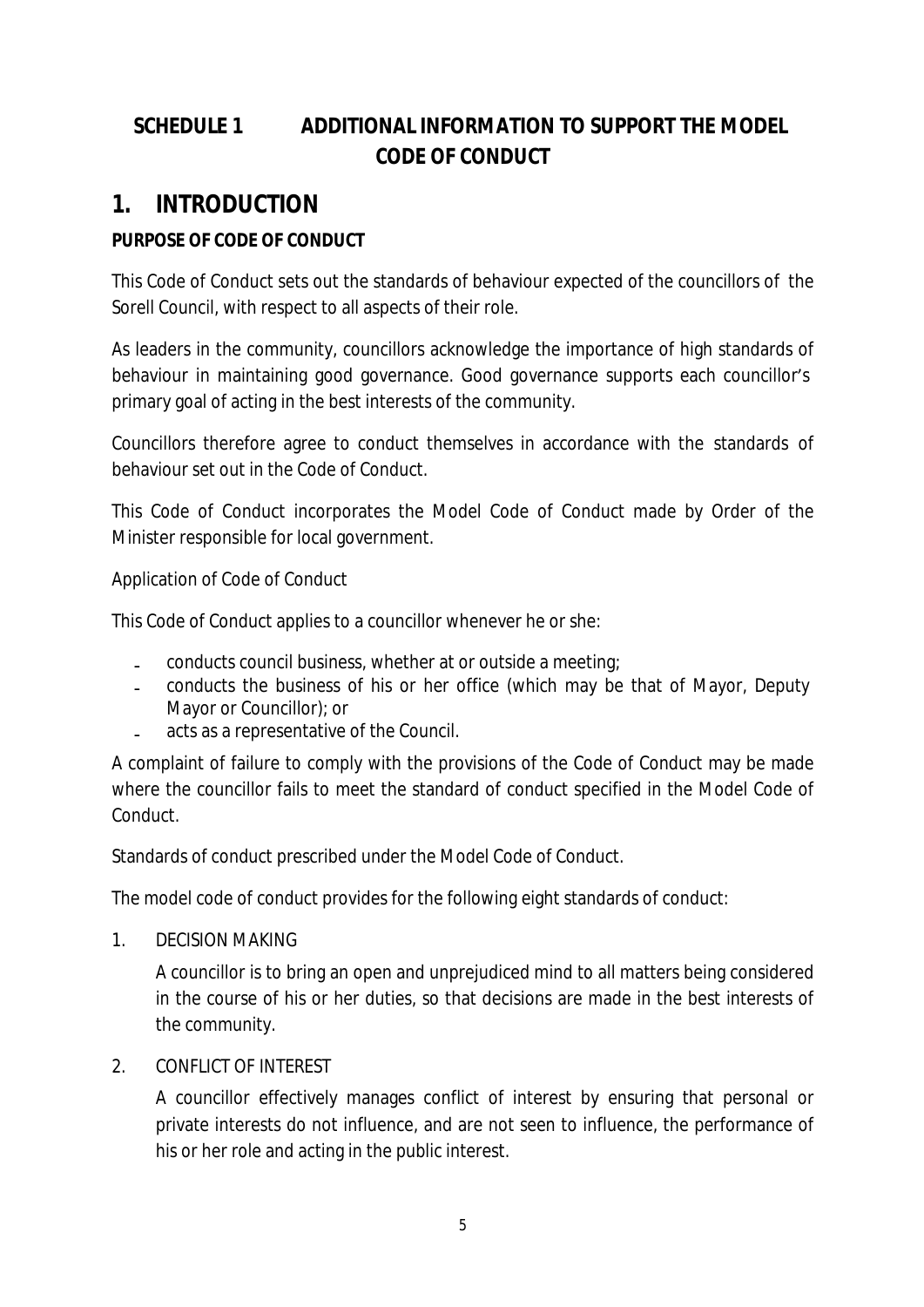#### 3. USE OF OFFICE

A councillor uses his or her office solely to represent and serve the community, conducting himself or herself in a way that maintains the community's trust in the councillor and the Council as a whole.

#### 4. USE OF RESOURCES

A councillor uses Council resources and assets strictly for the purpose of performing his or her role.

#### 5. USE OF INFORMATION

A councillor uses information appropriately to assist in performing his or her role in the best interests of the community.

#### 6. GIFTS AND BENEFITS

A councillor adheres to the highest standards of transparency and accountability in relation to the receiving of gifts or benefits, and carries out his or her duties without being influenced by personal gifts or benefits.

#### 7. RELATIONSHIPS WITH COMMUNITY, COUNCILLORS AND COUNCIL EMPLOYEES:

A councillor is to be respectful in his or her conduct, communication and relationships with members of the community, fellow councillors and Council employees in a way that builds trust and confidence in the Council.

#### 8. REPRESENTATION

A councillor is to represent himself or herself and the Council appropriately and within the ambit of his or her role, and clearly distinguish between his or her views as an individual and those of the Council.

#### PRINCIPLES OF GOOD GOVERNANCE

By adopting this Code of Conduct, councillors commit to the overarching principles of good governance by being:

- *Accountable Explain, and be answerable for, the consequences of decisions made on behalf of the community.*
- *Transparent Ensure decision making processes can be clearly followed and understood by the community.*
- *Law-abiding Ensure decisions are consistent with relevant legislation or common law, and within the powers of local government.*
- *Responsive Represent and serve the needs of the entire community while balancing competing interests in a timely, appropriate and responsive manner.*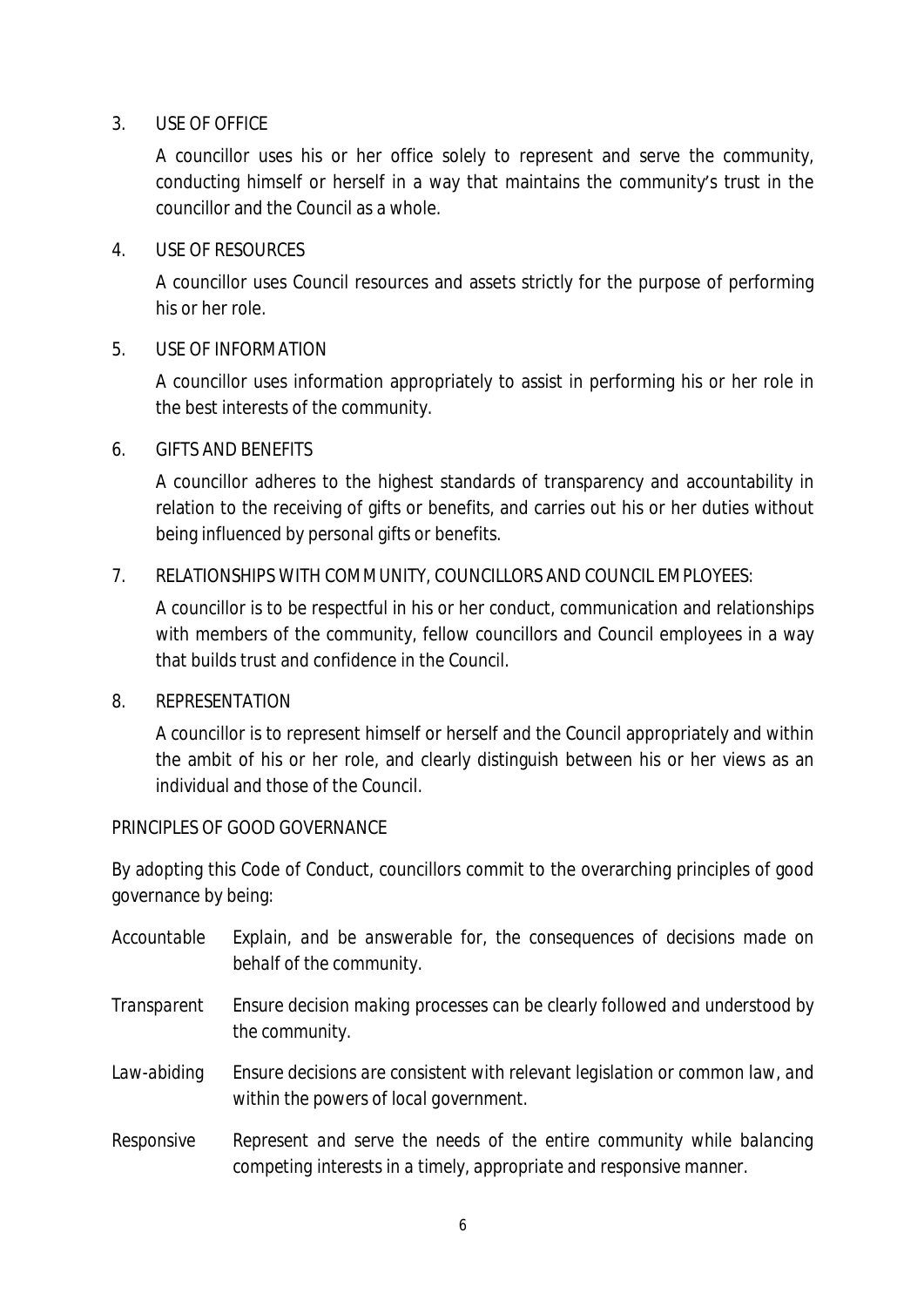| Equitable                   | Provide all groups with the opportunity to participate in the decision making<br>process and treat all groups equally.                                                                        |
|-----------------------------|-----------------------------------------------------------------------------------------------------------------------------------------------------------------------------------------------|
| Participatory and inclusive | Ensure that anyone affected by or interested in a decision has<br>the opportunity to participate in the process for making that<br>decision.                                                  |
| Effective and efficient     | Implement decisions and follow processes that make the best<br>use of the available people, resources and time, to ensure the<br>best possible results for the community.                     |
| Consensus oriented          | Take into account the different views and interests in the<br>community, to reach a majority position on what is in the best<br>interests of the whole community, and how it can be achieved. |

# **2. LEGISLATION**

The Code of Conduct framework is legislated under the *Local Government Act 1993* (the Act). The Act is available to view via the Tasmanian Legislation Website at www.thelaw.tas.gov.au

# *Code of Conduct*

.

Tasmanian councillors are required to comply with the provisions of the Council's Code of Conduct while performing the functions and exercising the powers of his or her office with the council.

The Code of Conduct incorporates the Model Code of Conduct (made by order of the Minister responsible for local government) and may include permitted variations included as attached schedules to the Model Code of Conduct.

## *Making a Code of Conduct Complaint*

A person may make a code of conduct complaint against one councillor in relation to the contravention by the councillor of the relevant council's code of conduct.

A person may make a complaint against more than one councillor if the complaint relates to the same behaviour and the same code of conduct contravention.

Code of Conduct complaints are lodged with the General Manager of the relevant council and must comply with legislative requirements, as outlined below.

A complaint may not be made by more than two complainants jointly.

A code of conduct complaint is to:

- be in writing:
- state the name and address of the complainant;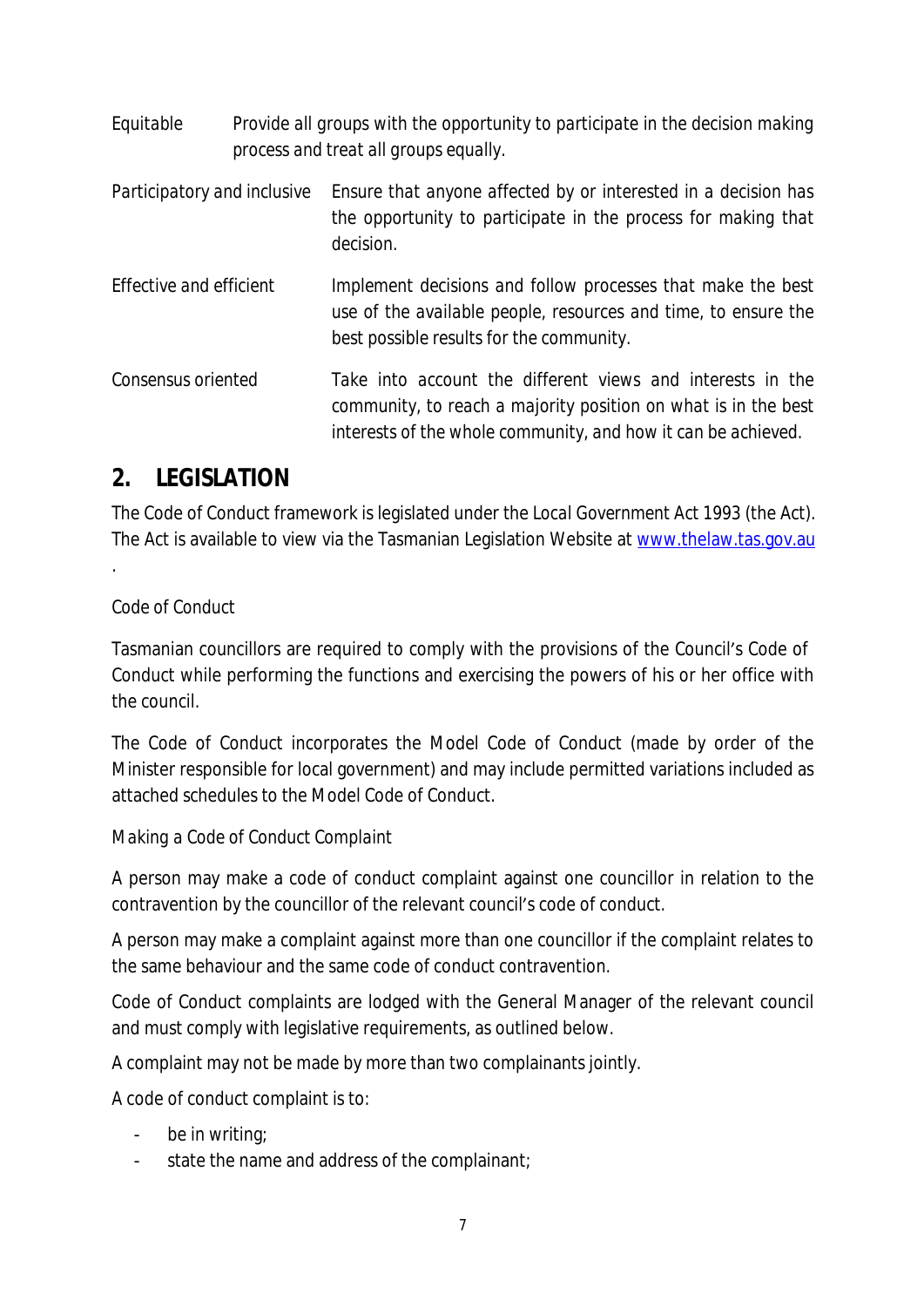- state the name of each councillor against whom the complaint is made;
- state the provisions of the relevant code of conduct that the councillor has allegedly contravened;
- contain details of the behaviour of each councillor that constitutes the alleged contravention;
- be lodged with the general manager within six months after the councillor or councillors against whom the complaint is made allegedly committed the contravention of the code of conduct; and
- be accompanied by the code of conduct complaint lodgement fee.

Once satisfied that the code of conduct complaint meets prescribed requirements, the General Manager forwards the complaint to the Code of Conduct Panel.

#### *Code of Conduct Complaint Lodgement Fee*

The code of conduct complaint lodgement fee is prescribed under Schedule 3 (Fees) of the *Local Government (General) Regulations 2015*. The lodgement fee is 50 fee units (\$75.50 in 2015/16).

# **3. FURTHER ASSISTANCE**

Councillor Dispute Resolution

Councillors commit to developing strong and positive working relationships and working effectively together at all times.

Prior to commencing a formal code of conduct complaint, the councillors who are parties to any disagreement should endeavour to resolve their differences in a courteous and respectful manner, recognising that they have been elected to act in the best interests of the community.

A council's internal dispute resolution process should be the first step that is taken when there is a dispute between councillors.

A councillor who is party to any disagreement should request the Mayor or the General Manager to assist that councillor in resolving the disagreement informally.

If the informal assistance does not resolve the disagreement, the General Manager may, with the consent of the parties involved, choose to appoint an external mediator to assist in the resolution of the disagreement. If an external mediator is appointed, councillors who are party to the disagreement must strive to cooperate with the mediator and use their best endeavours to assist the mediator and participate in the mediation arranged.

Where a matter cannot be resolved through internal processes, the next step may be to lodge a formal code of conduct complaint.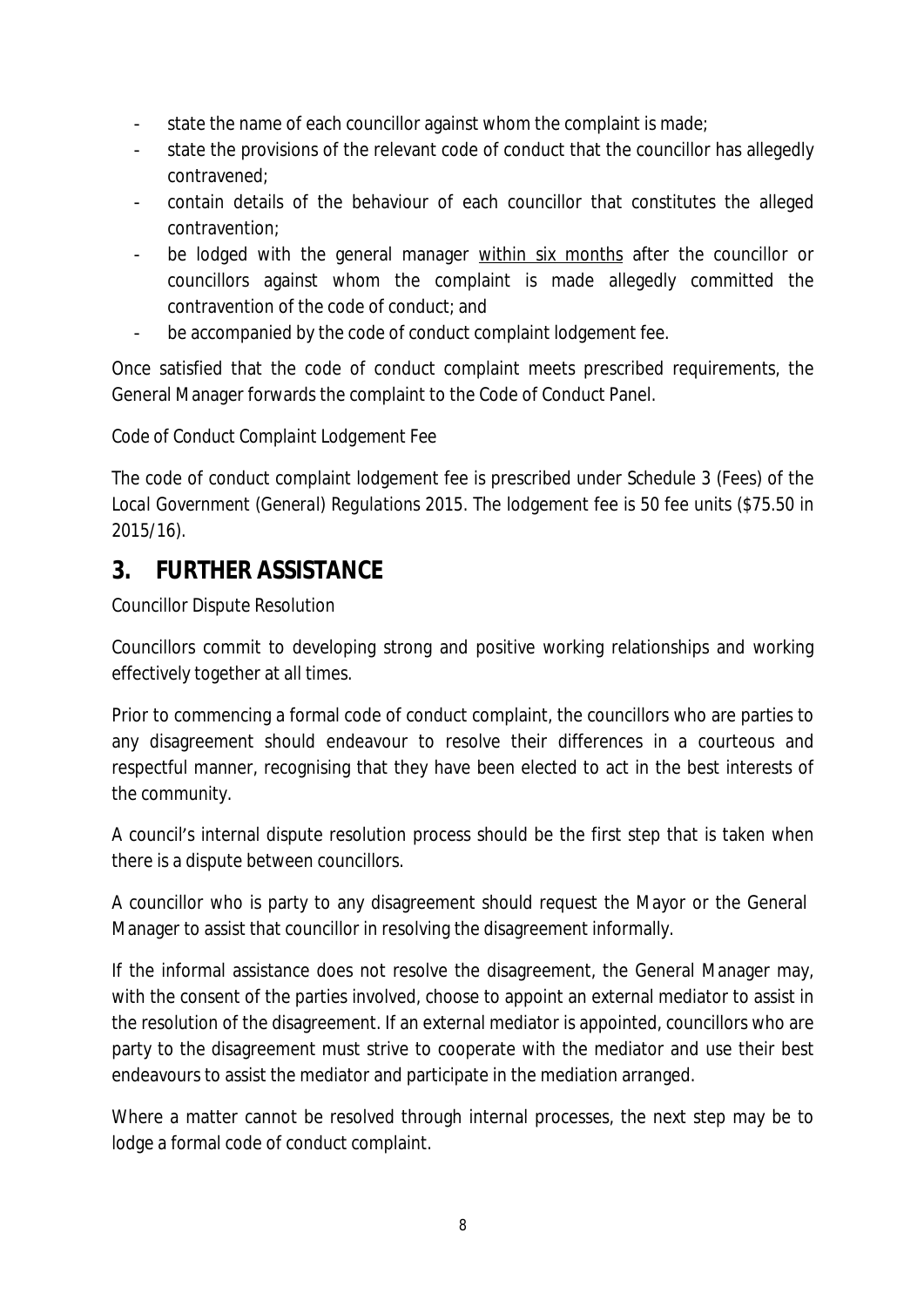Councillors should only invoke the provisions of the Code of Conduct in good faith, where it is perceived that another councillor has not complied with the provisions or intent of the Code of Conduct.

Complaints under the *Local Government Act 1993*

The Director of Local Government is responsible for the investigation of complaints regarding alleged breaches of the Act.

Any person can make a complaint to the Director, via the Local Government Division (contact details below), in accordance with section 339E of the Act, where it is genuinely believed that a council, councillor or general manager may have committed an offence under the Act or failed to comply with the requirements of the Act.

To make a complaint, it is recommended that you first contact the Local Government Division to discuss whether the matter is something that the Division can assist with.

Public Interest Disclosure

Any instances of suspected corrupt conduct, maladministration and serious and substantial waste of public resources or substantial risk to public health or safety or to the environment should be reported in accordance with the *Public Interest Disclosures Act 2002*. Disclosures may be made to the Tasmanian Ombudsman or the Tasmanian Integrity Commission.

Key Contacts:

Department of Premier and Cabinet's Local Government Division Executive Building, 15 Murray Street, HOBART TAS 7000 GPO Box 123, HOBART TAS 7001 Phone: (03) 6232 7022 Fax: (03) 6232 5685 Email: lgd@dpac.tas.gov.au Web: www.dpac.tas.gov.au/divisions/local\_government

Local Government Association of Tasmania 326 Macquarie Street, HOBART TAS 7000 GPO Box 1521, HOBART TAS 7001 Phone: (03) 6233 5966 Email: admin@lgat.tas.gov.au Web: www.lgat.tas.gov.au

The Tasmanian Integrity Commission Surrey House, Level 2, 199 Macquarie Street, HOBART TAS 7000 GPO Box 822, HOBART TAS 7001 Phone: 1300 720 289 Email: mper@integrity.tas.gov.au Web: www.integrity.tas.gov.au